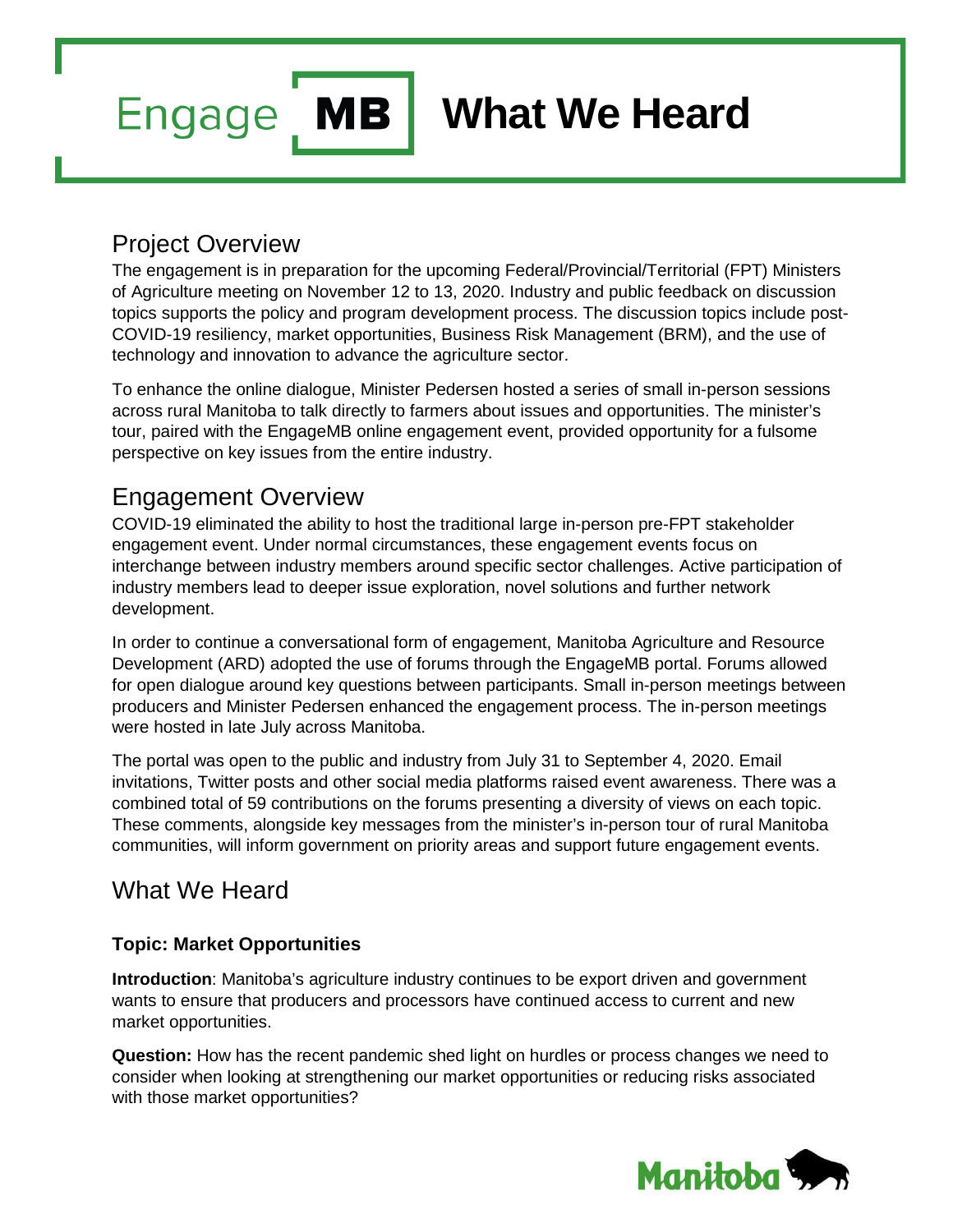#### **Key themes**:

- Must continue to invest in infrastructure to support the movement of goods and adoption of technology.
- Support local processing growth with regulatory changes to decrease import reliance.
- Need for continued investment in variety development.
- Increased support for start-up farms that include young farmers and new entrants; and innovative production models.

#### **Messages for government action:**

- $\triangleright$  Manitoba is exporting live animals for processing when it would be more humane and economically viable to harvest locally. Regulatory changes to abattoir licensing requirements around inter provincial trade will increase value added benefits for Manitoba producers and processors.
- $\triangleright$  Government must ensure the policy environment allows the private sector to capture market share. This includes funding models and risk management programs that support innovation, market information to identify opportunities, and effective bilateral and multilateral trade relationships.
- $\triangleright$  Government has a role to play in building networks and strategic relationships that identify sustainable markets for primary products and grow value added industries.

#### **Topic: Business Risk Management**

**Introduction:** Federal and provincial governments have been exploring changes to existing BRM programming as producers have indicated programs are not effective for some sectors. Government seeks to ensure future changes align with producer's needs, government mandates, and financial commitments.

**Question**: What type of BRM programming will accelerate investment and innovation in the industry?

#### **Key themes:**

- Producers need reliable disaster coverage for unforeseen extreme weather and trade disruption.
- BRM programming must provide benefit to diversified operations across Manitoba.
- Risk management program improvement must be in concert with innovation and market development investments.

#### **Messages for government action:**

- $\triangleright$  Review options to increase investments in an improved disaster relief program rather than continuing with AgriInvest. Reliable disaster coverage for unforeseen extreme weather and trade disruptions is imperative for sector resiliency.
- $\triangleright$  Food security requires collaboration between levels of government and industry to review options including consideration for an 85 per cent AgriStability coverage rate with no reference margin limit.
- $\triangleright$  Government needs to consider a targeted approach including reduced insurance premiums and targeted advance AgriStability payments to beef and pork producers.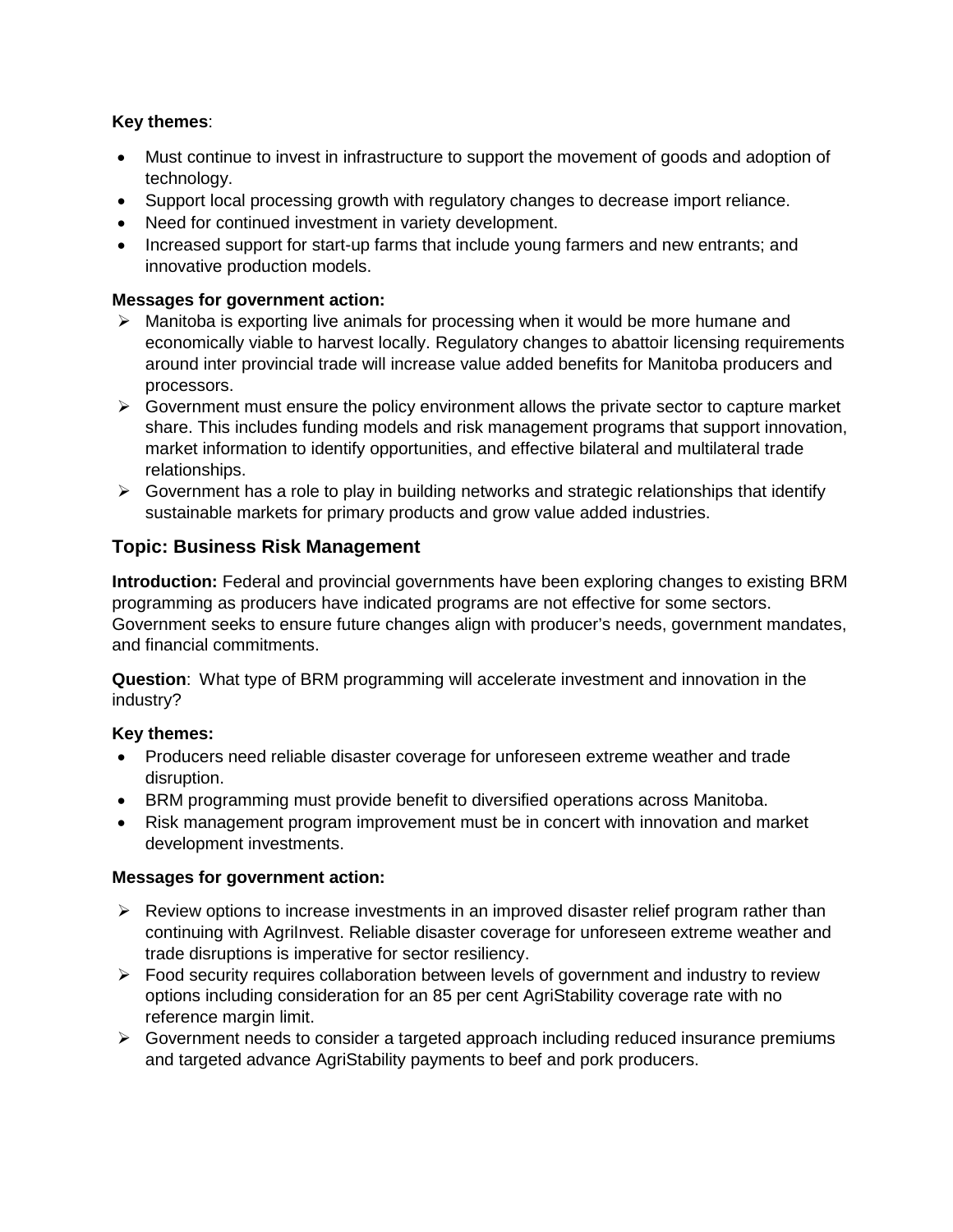$\triangleright$  Establish an industry-government technical working group that allows farm groups to participate in BRM data and impact analysis. It is essential that government work with producers in developing, reviewing and finalizing a new program

#### **Topic: Resiliency**

**Introduction:** COVID-19 affected all Manitobans in different ways. It also taught us how a global crisis can affect our entire food supply chain. COVID-19 highlighted the need to increase the sector's resilience to emergencies or mass disruptions, whether due to pandemics, climate events or trade barriers.

**Question**: What actions and policy were effective and what do we need now to ensure that our sector continues to be resilient in the face of future disruptions or crisis?

#### **Key Themes:**

- COVID response programming, including support for local food production and delivery models (Direct Farm MB); and the student wage subsidy played an important role in the sector's recovery processes.
- The limited availability of labour, specifically in rural areas, continues to hamper industry advancement. Delays in Temporary Foreign Worker arrival due to COVID -19 highlighted this vulnerability. Educational institutions, although able to provide rapid response training, lack funding to be responsive in meeting evolving workforce needs.
- Agriculture production and processing, and the supporting supply chains and services, must continue to be essential activities.
- Promotion of land stewardship practices supports resiliency and sustainability.

#### **Messages for government action:**

- $\triangleright$  Increase support to build supply chain diversity, including funding for alternative production systems such as indoor food propagation, to reduce the reliance on imports.
- $\triangleright$  There must be early and effective engagement with impacted stakeholders prior to making public policy decisions.
- $\triangleright$  Review incentives and programs to understand how to support non-family farm succession plans and to explore innovative models for new farmers to access capital. New entrants bring diversity into production models that builds greater sector resilience.

#### **Topic: Innovation and Technology**

**Introduction:** Technology has the capacity to prepare for and mitigate risk, address labour shortages, improve animal health and welfare and build increased sustainability into our sector. Ag Action Manitoba programs are one tool to support industry in becoming innovation leaders.

**Question:** Where should we focus future policy and programming to ensure our industry has access to the technology and work force required for continued resiliency, sustainability and risk mitigation?

#### **Key themes:**

• New entrants are innovation leaders in alternative production practices such as regenerative agriculture and the application of social innovation platforms; but are often unable to enter the production chain due to high start up costs.